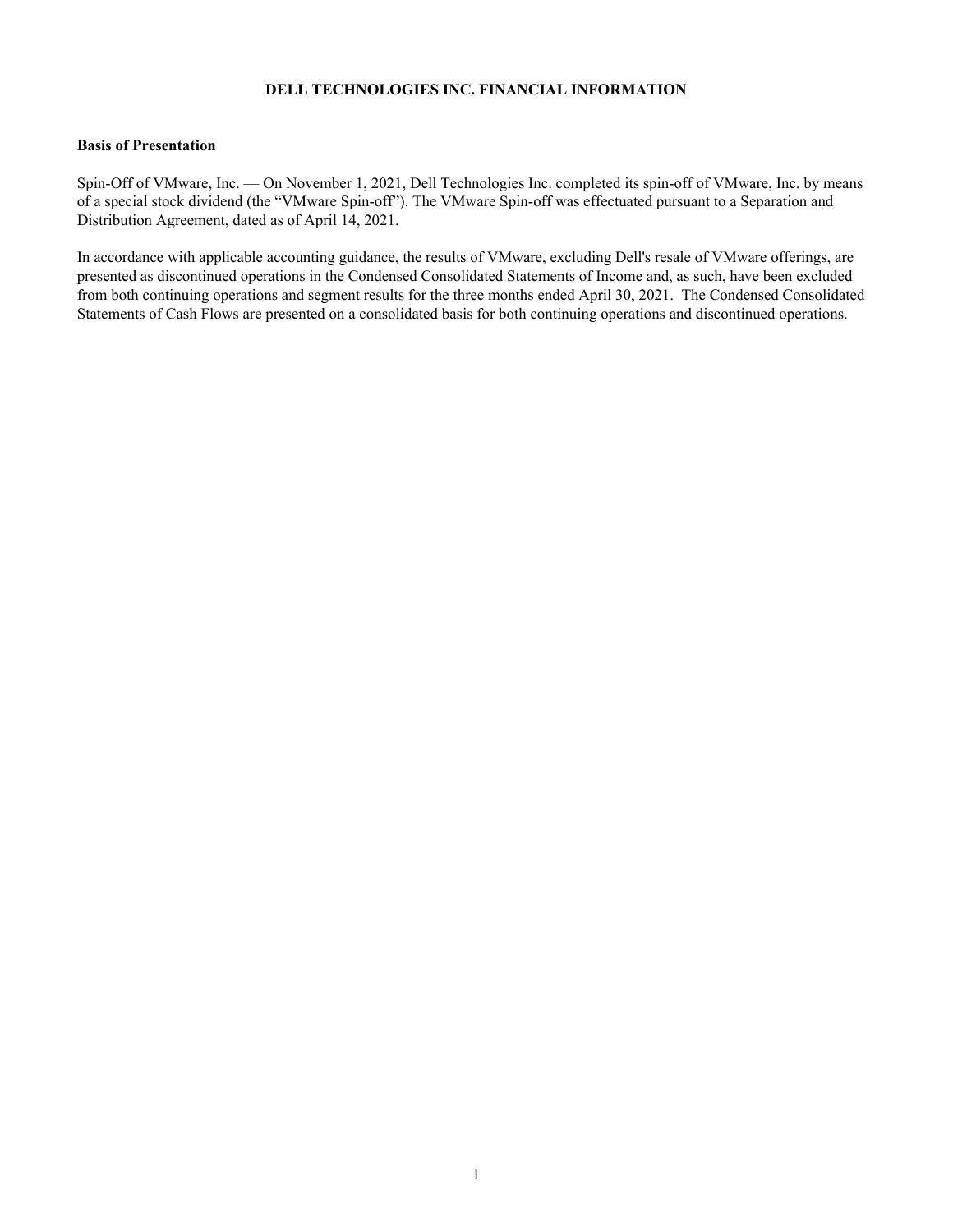# **DELL TECHNOLOGIES INC. Consolidated Statements of Income and Related Financial Highlights (in millions, except percentages; unaudited)**

|                                                                                       |                   | <b>Three Months Ended</b> |                   |          |         |  |
|---------------------------------------------------------------------------------------|-------------------|---------------------------|-------------------|----------|---------|--|
|                                                                                       | April 29,<br>2022 |                           | April 30,<br>2021 |          | Change  |  |
| Net revenue:                                                                          |                   |                           |                   |          |         |  |
| Products                                                                              | \$                | 20,464                    | \$                | 17,487   | 17%     |  |
| Services                                                                              |                   | 5,652                     |                   | 5,103    | 11%     |  |
| Total net revenue                                                                     |                   | 26,116                    |                   | 22,590   | 16%     |  |
| Cost of net revenue:                                                                  |                   |                           |                   |          |         |  |
| Products                                                                              |                   | 17,009                    |                   | 14,434   | 18%     |  |
| Services                                                                              |                   | 3,323                     |                   | 2,892    | 15%     |  |
| Total cost of net revenue                                                             |                   | 20,332                    |                   | 17,326   | 17%     |  |
| Gross margin                                                                          |                   | 5,784                     |                   | 5,264    | 10%     |  |
| Operating expenses:                                                                   |                   |                           |                   |          |         |  |
| Selling, general, and administrative                                                  |                   | 3,553                     |                   | 3,658    | $(3)\%$ |  |
| Research and development                                                              |                   | 681                       |                   | 619      | 10%     |  |
| Total operating expenses                                                              |                   | 4,234                     |                   | 4,277    | (1)%    |  |
| Operating income                                                                      |                   | 1,550                     |                   | 987      | 57%     |  |
| Interest and other, net                                                               |                   | (337)                     |                   | (288)    | (17)%   |  |
| Income before income taxes                                                            |                   | 1,213                     |                   | 699      | 74%     |  |
| Income tax expense                                                                    |                   | 144                       |                   | 40       | 260%    |  |
| Net income from continuing operations                                                 |                   | 1,069                     |                   | 659      | 62%     |  |
| Income from discontinued operations, net of income taxes                              |                   |                           |                   | 279      | (100)%  |  |
| Net income                                                                            |                   | 1,069                     |                   | 938      | 14%     |  |
| Less: Net loss attributable to non-controlling interests                              |                   | (3)                       |                   | (1)      | (200)%  |  |
| Less: Net income attributable to non-controlling interests of discontinued operations |                   |                           |                   | 52       | (100)%  |  |
| Net income attributable to Dell Technologies Inc.                                     | \$                | 1,072                     | $\mathcal{S}$     | 887      | 21%     |  |
| Percentage of Total Net Revenue:                                                      |                   |                           |                   |          |         |  |
| Gross margin                                                                          |                   | 22.1 %                    |                   | 23.3 %   |         |  |
| Selling, general, and administrative                                                  |                   | 13.6 %                    |                   | 16.2 %   |         |  |
| Research and development                                                              |                   | $2.6\%$                   |                   | 2.7%     |         |  |
| Operating expenses                                                                    |                   | $16.2 \%$                 |                   | 18.9 %   |         |  |
| Operating income                                                                      |                   | 5.9 %                     |                   | 4.4 %    |         |  |
| Income before income taxes                                                            |                   | 4.6 %                     |                   | $3.1 \%$ |         |  |
| Net income from continuing operations                                                 |                   | 4.1 $%$                   |                   | 2.9 %    |         |  |
| Income tax rate                                                                       |                   | 11.9 %                    |                   | 5.7 %    |         |  |

Amounts are based on underlying data and may not visually foot due to rounding.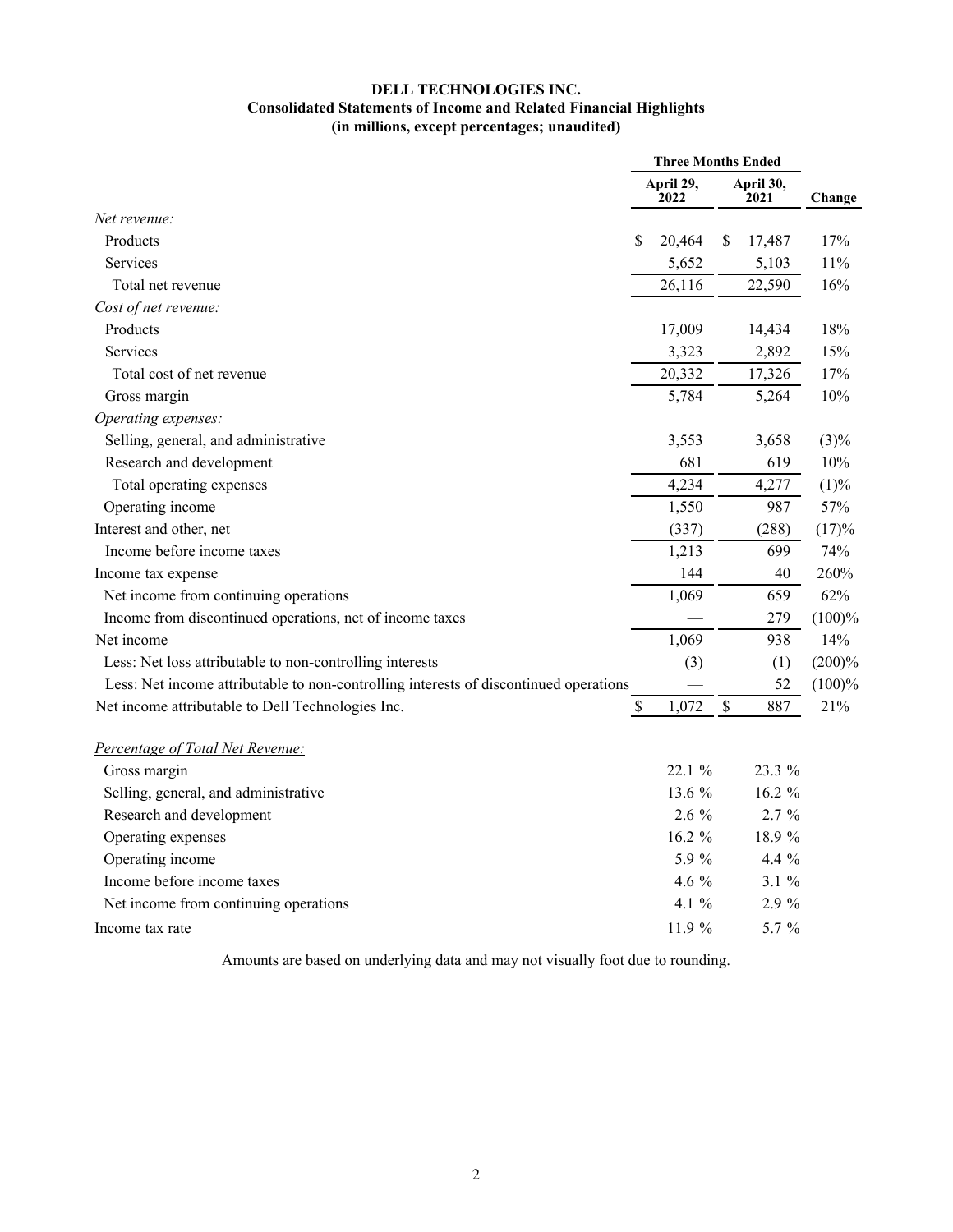# **DELL TECHNOLOGIES INC. Consolidated Statements of Financial Position (in millions; unaudited)**

|                                                             | April 29, 2022 |          | <b>January 28, 2022</b> |         |
|-------------------------------------------------------------|----------------|----------|-------------------------|---------|
| <b>ASSETS</b>                                               |                |          |                         |         |
| Current assets:                                             |                |          |                         |         |
| Cash and cash equivalents                                   | \$             | 6,654    | \$                      | 9,477   |
| Accounts receivable, net                                    |                | 11,837   |                         | 12,912  |
| Due from related party, net                                 |                | 131      |                         | 131     |
| Short-term financing receivables, net                       |                | 4,796    |                         | 5,089   |
| Inventories                                                 |                | 6,277    |                         | 5,898   |
| Other current assets                                        |                | 11,681   |                         | 11,526  |
| Total current assets                                        |                | 41,376   |                         | 45,033  |
| Property, plant, and equipment, net                         |                | 5,516    |                         | 5,415   |
| Long-term investments                                       |                | 1,868    |                         | 1,839   |
| Long-term financing receivables, net                        |                | 5,398    |                         | 5,522   |
| Goodwill                                                    |                | 19,598   |                         | 19,770  |
| Intangible assets, net                                      |                | 7,217    |                         | 7,461   |
| Due from related party, net                                 |                | 713      |                         | 710     |
| Other non-current assets                                    |                | 6,720    |                         | 6,985   |
| Total assets                                                | \$             | 88,406   | $\mathcal{S}$           | 92,735  |
| <b>LIABILITIES AND STOCKHOLDERS' EQUITY</b>                 |                |          |                         |         |
| Current liabilities:                                        |                |          |                         |         |
| Short-term debt                                             | \$             | 5,925    | -\$                     | 5,823   |
| Accounts payable                                            |                | 25,585   |                         | 27,143  |
| Due to related party                                        |                | 622      |                         | 1,414   |
| Accrued and other                                           |                | 6,598    |                         | 7,578   |
| Short-term deferred revenue                                 |                | 14,329   |                         | 14,261  |
| Total current liabilities                                   |                | 53,059   |                         | 56,219  |
| Long-term debt                                              |                | 21,197   |                         | 21,131  |
| Long-term deferred revenue                                  |                | 13,074   |                         | 13,312  |
| Other non-current liabilities                               |                | 3,431    |                         | 3,653   |
| Total liabilities                                           |                | 90,761   |                         | 94,315  |
| Stockholders' equity (deficit):                             |                |          |                         |         |
| Total Dell Technologies Inc. stockholders' equity (deficit) |                | (2, 462) |                         | (1,685) |
| Non-controlling interests                                   |                | 107      |                         | 105     |
| Total stockholders' equity (deficit)                        |                | (2,355)  |                         | (1,580) |
| Total liabilities and stockholders' equity                  |                | 88,406   | \$                      | 92,735  |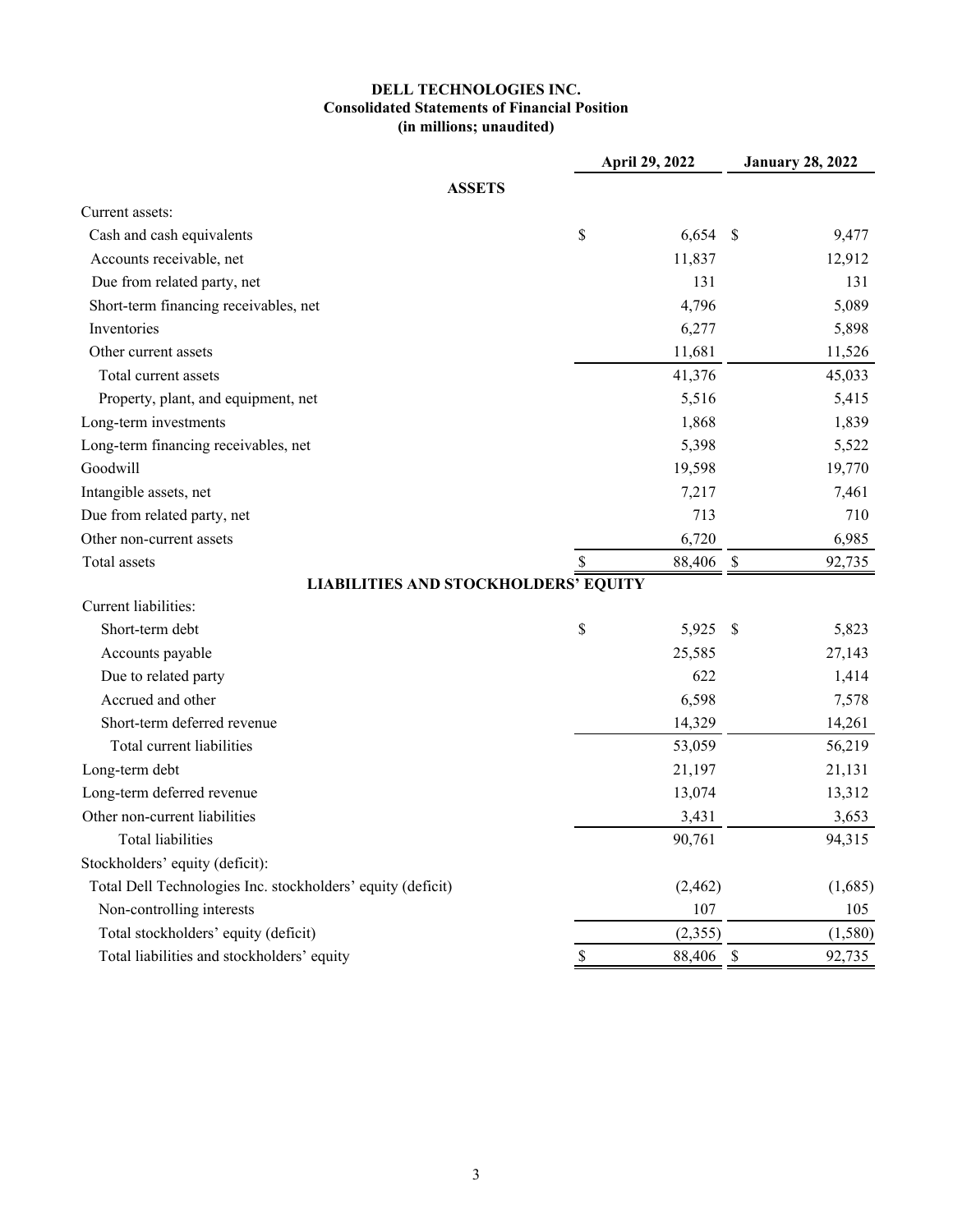## **DELL TECHNOLOGIES INC. Consolidated Statements of Cash Flows (in millions; unaudited)**

|                                                                                                                                          |    | <b>Three Months Ended</b> |    |                   |
|------------------------------------------------------------------------------------------------------------------------------------------|----|---------------------------|----|-------------------|
| Cash flows from operating activities:<br>Net income<br>Adjustments to reconcile net income to net cash provided by operating activities: |    | April 29,<br>2022         |    | April 30,<br>2021 |
|                                                                                                                                          |    |                           |    |                   |
|                                                                                                                                          | S  | 1,069                     | -S | 938               |
|                                                                                                                                          |    | (1,338)                   |    | 1,300             |
| Change in cash from operating activities                                                                                                 |    | (269)                     |    | 2,238             |
| Cash flows from investing activities:                                                                                                    |    |                           |    |                   |
| Purchases of investments                                                                                                                 |    | (52)                      |    | (146)             |
| Maturities and sales of investments                                                                                                      |    | 18                        |    | 256               |
| Capital expenditures and capitalized software development costs                                                                          |    | (690)                     |    | (625)             |
| Acquisition of businesses and assets, net                                                                                                |    |                           |    | (10)              |
| Other                                                                                                                                    |    | 4                         |    | 6                 |
| Change in cash from investing activities                                                                                                 |    | (720)                     |    | (519)             |
| Cash flows from financing activities:                                                                                                    |    |                           |    |                   |
| Proceeds from the issuance of common stock                                                                                               |    | 4                         |    | 160               |
| Repurchases of parent common stock (a)                                                                                                   |    | (1,779)                   |    | (9)               |
| Repurchases of subsidiary common stock (a)                                                                                               |    | (7)                       |    | (434)             |
| Payment of dividend to stockholders                                                                                                      |    | (248)                     |    |                   |
| Proceeds from debt                                                                                                                       |    | 3,034                     |    | 2,726             |
| Repayments of debt                                                                                                                       |    | (2,703)                   |    | (4,070)           |
| Debt-related costs and other, net                                                                                                        |    | (7)                       |    | (11)              |
| Change in cash from financing activities                                                                                                 |    | (1,706)                   |    | (1,638)           |
| Effect of exchange rate changes on cash, cash equivalents, and restricted cash                                                           |    | (111)                     |    | (5)               |
| Change in cash, cash equivalents, and restricted cash                                                                                    |    | (2,806)                   |    | 76                |
| Cash, cash equivalents, and restricted cash at beginning of the period, including cash<br>attributable to discontinued operations        |    | 10,082                    |    | 15,184            |
| Cash, cash equivalents, and restricted cash at end of the period, including cash attributable to<br>discontinued operations              |    | 7,276                     |    | 15,260            |
| Less: Cash, cash equivalents, and restricted cash attributable to discontinued operations                                                |    |                           |    | 5,667             |
| Cash, cash equivalents, and restricted cash from continuing operations                                                                   | \$ | 7,276                     | \$ | 9,593             |

(a) Common stock repurchases are inclusive of employee tax withholding on stock-based compensation.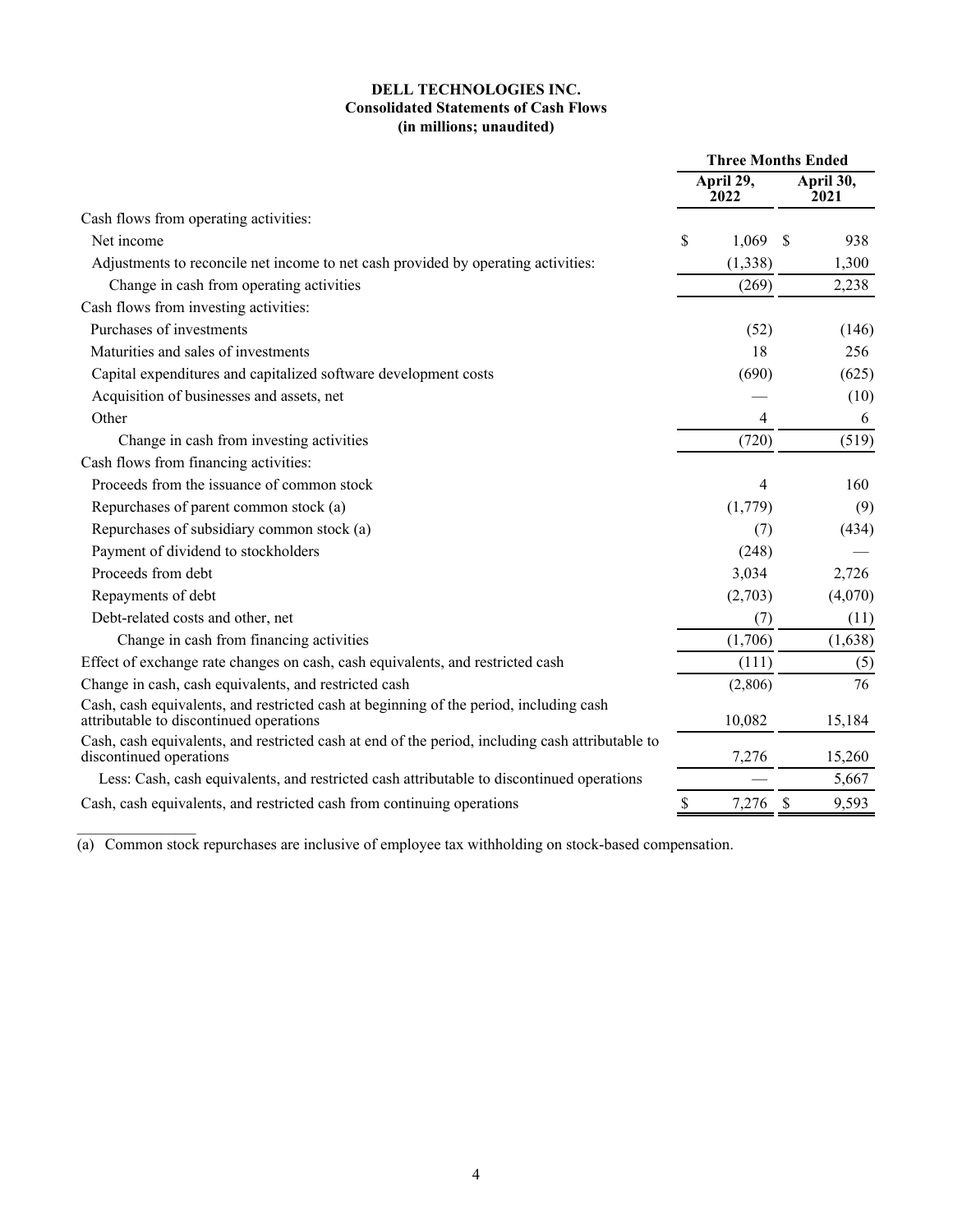# **DELL TECHNOLOGIES INC.**

# **Segment Information**

# **(in millions, except percentages; unaudited; continued on next page)**

|                                                |               | <b>Three Months Ended</b> |               |                   |        |  |
|------------------------------------------------|---------------|---------------------------|---------------|-------------------|--------|--|
|                                                |               | April 29,<br>2022         |               | April 30,<br>2021 | Change |  |
| <b>Infrastructure Solutions Group (ISG):</b>   |               |                           |               |                   |        |  |
| Net revenue:                                   |               |                           |               |                   |        |  |
| Servers and networking                         | \$            | 5,048                     | \$            | 4,140             | 22%    |  |
| Storage                                        |               | 4,237                     |               | 3,893             | 9%     |  |
| Total ISG net revenue                          | $\mathcal{S}$ | 9,285                     | $\mathbb{S}$  | 8,033             | 16%    |  |
| Operating Income:                              |               |                           |               |                   |        |  |
| ISG operating income                           | $\mathsf{\$}$ | 1,082                     | $\mathcal{S}$ | 778               | 39%    |  |
| % of ISG net revenue                           |               | 11.7%                     |               | 9.7%              |        |  |
| % of total reportable segment operating income |               | 49 %                      |               | 42 %              |        |  |
| Client Solutions Group (CSG):                  |               |                           |               |                   |        |  |
| Net revenue:                                   |               |                           |               |                   |        |  |
| Commercial                                     | \$            | 11,971                    | \$            | 9,808             | 22%    |  |
| Consumer                                       |               | 3,616                     |               | 3,503             | 3%     |  |
| Total CSG net revenue                          | $\mathbf{\$}$ | 15,587                    | \$            | 13,311            | 17%    |  |
| Operating Income:                              |               |                           |               |                   |        |  |
| CSG operating income                           | $\mathsf{\$}$ | 1,115                     | \$            | 1,080             | 3%     |  |
| % of CSG net revenue                           |               | 7.2%                      |               | 8.1%              |        |  |
| % of total reportable segment operating income |               | 51 %                      |               | 58 %              |        |  |

Amounts are based on underlying data and may not visually foot due to rounding.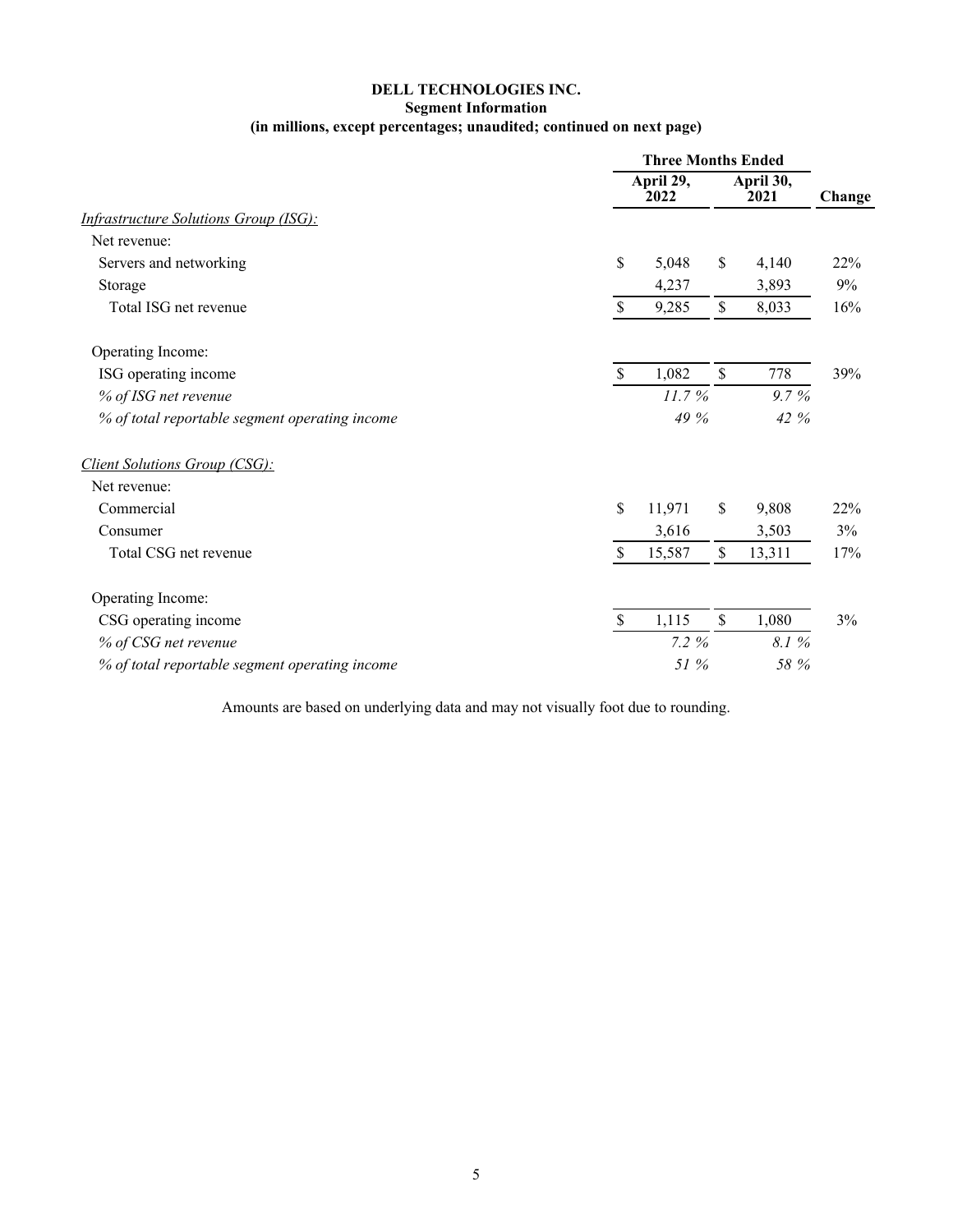#### **DELL TECHNOLOGIES INC. Segment Information (in millions, except percentages; unaudited; continued)**

|                                                  | <b>Three Months Ended</b> |              |                       |  |  |  |
|--------------------------------------------------|---------------------------|--------------|-----------------------|--|--|--|
|                                                  | <b>April 29, 2022</b>     |              | <b>April 30, 2021</b> |  |  |  |
| Reconciliation to consolidated net revenue:      |                           |              |                       |  |  |  |
| Reportable segment net revenue                   | \$<br>24,872              | <sup>S</sup> | 21,344                |  |  |  |
| Other businesses (a)                             | 1,239                     |              | 1,252                 |  |  |  |
| Unallocated transactions (b)                     | 5                         |              | 2                     |  |  |  |
| Impact of purchase accounting (c)                |                           |              | (8)                   |  |  |  |
| Total consolidated net revenue                   | 26,116                    | -S           | 22,590                |  |  |  |
| Reconciliation to consolidated operating income: |                           |              |                       |  |  |  |
| Reportable segment operating income              | \$<br>2,197               | -S           | 1,858                 |  |  |  |
| Other businesses (a)                             | (64)                      |              | (90)                  |  |  |  |
| Unallocated transactions (b)                     | 2                         |              | 2                     |  |  |  |
| Impact of purchase accounting (c)                | (9)                       |              | (20)                  |  |  |  |
| Amortization of intangibles                      | (243)                     |              | (445)                 |  |  |  |
| Transaction-related expenses (d)                 | (5)                       |              | (29)                  |  |  |  |
| Stock-based compensation expense (e)             | (232)                     |              | (172)                 |  |  |  |
| Other corporate expenses (f)                     | (96)                      |              | (117)                 |  |  |  |
| Total consolidated operating income              | 1,550                     |              | 987                   |  |  |  |

(a) Other businesses consists of: 1) Dell's resale of standalone VMware, Inc. products and services, "VMware Resale", 2) Secureworks, and 3) Virtustream, and do not meet the requirements for a reportable segment, either individually or collectively.

(b) Unallocated transactions includes other corporate items that are not allocated to Dell Technologies' reportable segments.

(c) Impact of purchase accounting includes non-cash purchase accounting adjustments that are primarily related to the EMC merger transaction.

(d) Transaction-related expenses includes acquisition, integration, and divestiture related costs.

(e) Stock-based compensation expense consists of equity awards granted based on the estimated fair value of those awards at grant date.

(f) Other corporate expenses includes impairment charges, incentive charges related to equity investments, severance, payroll taxes associated with stock-based compensation, facilities action, and other costs.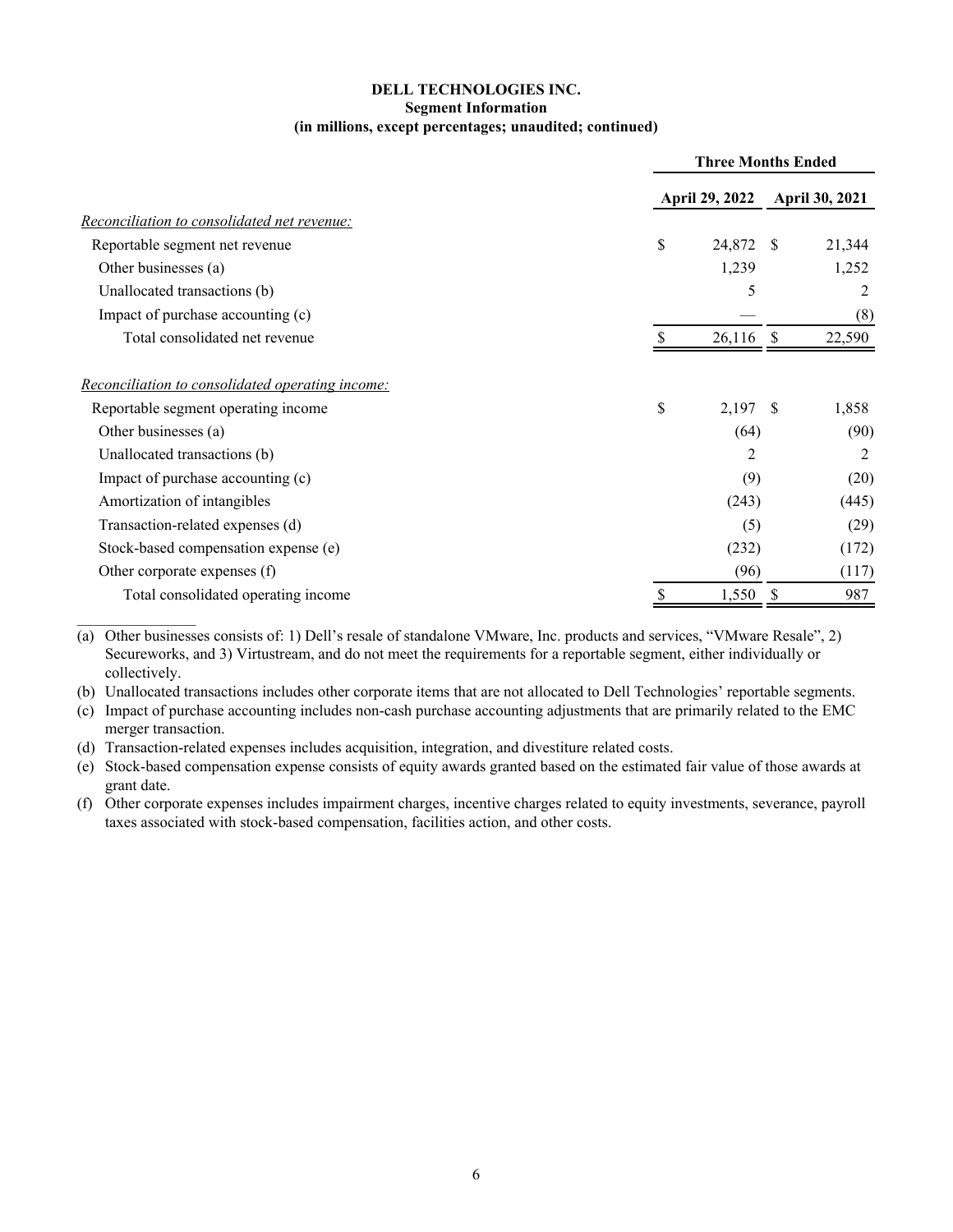#### **SUPPLEMENTAL SELECTED NON-GAAP FINANCIAL MEASURES**

These tables present information about the Company's non-GAAP net revenue, non-GAAP gross margin, non-GAAP operating expenses, non-GAAP operating income, non-GAAP net income, non-GAAP net income attributable to Dell Technologies Inc. basic and diluted, non-GAAP earnings per share attributable to Dell Technologies Inc. - basic, and non-GAAP earnings per share attributable to Dell Technologies Inc. - diluted which are non-GAAP financial measures provided as a supplement to the results provided in accordance with generally accepted accounting principles in the United States of America ("GAAP"). A detailed discussion of Dell Technologies' reasons for including these non-GAAP financial measures, the limitations associated with these measures, the items excluded from these measures, and our reason for excluding those items are presented in "Management's Discussion and Analysis of Financial Condition and Results of Operations — Non-GAAP Financial Measures" in our periodic reports filed with the SEC. Dell Technologies encourages investors to review the non-GAAP discussion in these reports in conjunction with the presentation of non-GAAP financial measures.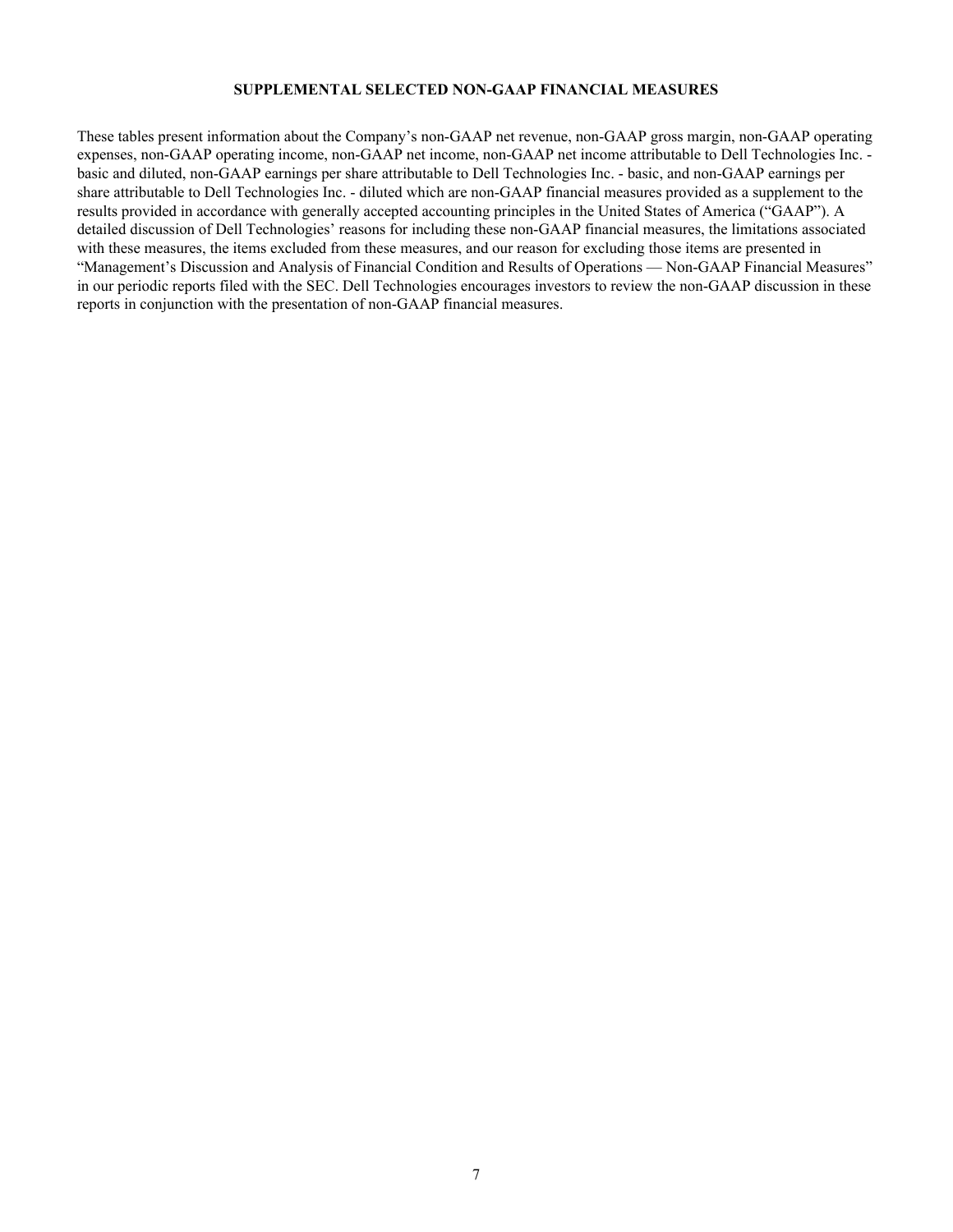# **DELL TECHNOLOGIES INC. Selected Non-GAAP Financial Measures (in millions, except per share amounts and percentages; unaudited)**

|                                       | <b>Three Months Ended</b> |          |                |        |  |
|---------------------------------------|---------------------------|----------|----------------|--------|--|
|                                       | April 29, 2022            |          | April 30, 2021 | Change |  |
| Non-GAAP net revenue                  | \$<br>26,116              | <b>S</b> | 22,598         | 16%    |  |
| Non-GAAP gross margin                 | \$<br>5,941               | -S       | 5,464          | 9%     |  |
| % of non-GAAP net revenue             | 22.7 %                    |          | 24.2 %         |        |  |
| Non-GAAP operating expenses           | \$<br>3,806               | - S      | 3,694          | 3%     |  |
| % of non-GAAP net revenue             | 14.5%                     |          | 16.4%          |        |  |
| Non-GAAP operating income             | \$<br>$2,135$ \$          |          | 1,770          | 21%    |  |
| % of non-GAAP net revenue             | 8.2%                      |          | 7.8%           |        |  |
| Non-GAAP net income                   | \$<br>$1,434$ \$          |          | 1,055          | 36%    |  |
| % of non-GAAP net revenue             | 5.5 $%$                   |          | $4.7\%$        |        |  |
| Non-GAAP earnings per share - diluted | \$<br>1.84                | - \$     | 1.35           | 36%    |  |

Amounts are based on underlying data and may not visually foot due to rounding.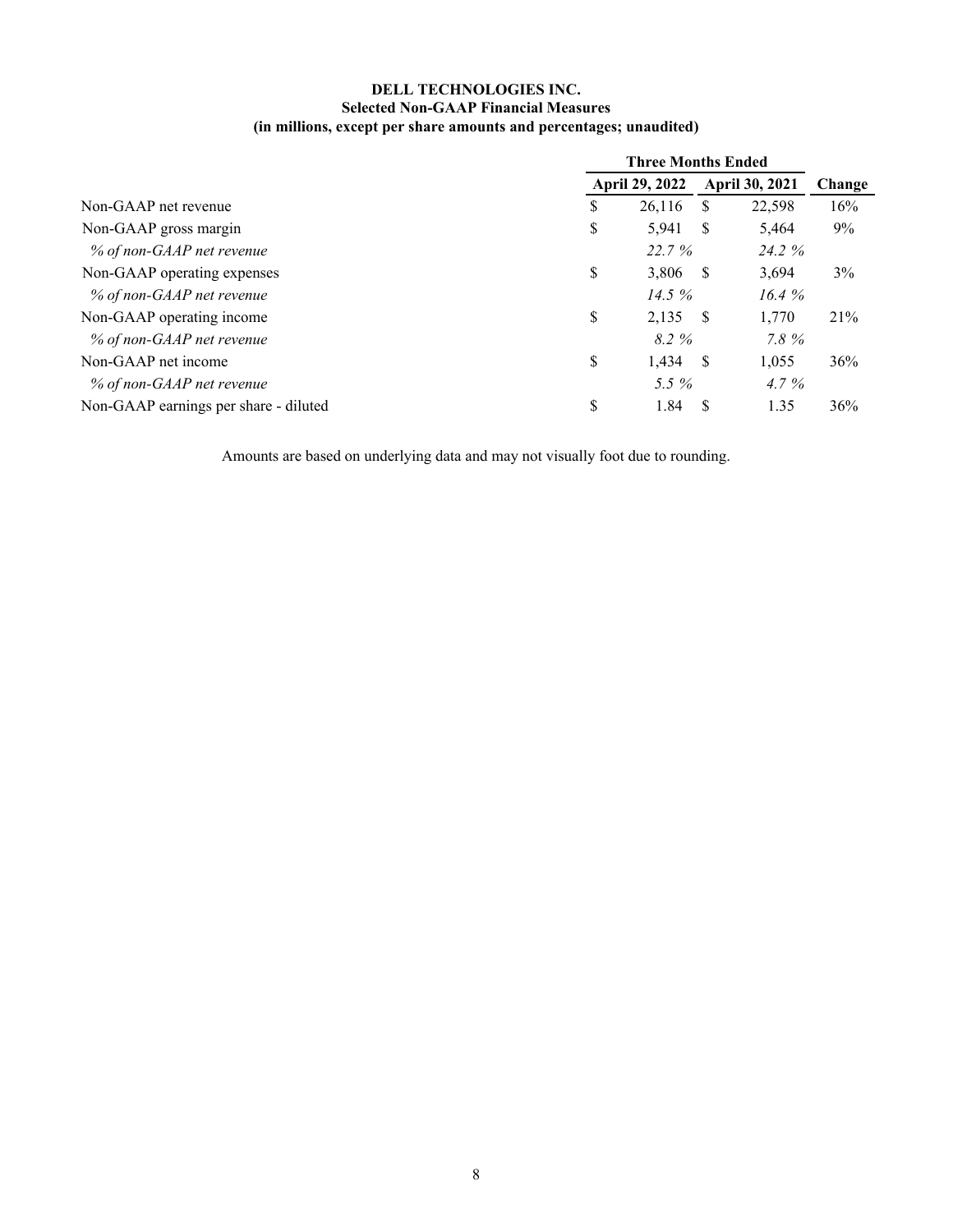# **DELL TECHNOLOGIES INC. Reconciliation of Selected Non-GAAP Financial Measures (in millions, except percentages; unaudited; continued on next page)**

|                                       | <b>Three Months Ended</b> |                           |                |        |  |
|---------------------------------------|---------------------------|---------------------------|----------------|--------|--|
|                                       | April 29, 2022            |                           | April 30, 2021 | Change |  |
| Net revenue                           | \$<br>26,116              | $\mathsf{\$}$             | 22,590         | 16%    |  |
| Non-GAAP adjustments:                 |                           |                           |                |        |  |
| Impact of purchase accounting         |                           |                           | 8              |        |  |
| Non-GAAP net revenue                  | \$<br>26,116              | \$                        | 22,598         | 16%    |  |
| Gross margin                          | \$<br>5,784               | \$                        | 5,264          | 10%    |  |
| Non-GAAP adjustments:                 |                           |                           |                |        |  |
| Amortization of intangibles           | 104                       |                           | 150            |        |  |
| Impact of purchase accounting         | $\overline{2}$            |                           | 9              |        |  |
| Stock-based compensation expense      | 38                        |                           | 28             |        |  |
| Other corporate expenses              | 13                        |                           | 13             |        |  |
| Non-GAAP gross margin                 | \$<br>5,941               | $\mathbb S$               | 5,464          | 9%     |  |
| Operating expenses                    | \$<br>4,234               | \$                        | 4,277          | (1)%   |  |
| Non-GAAP adjustments:                 |                           |                           |                |        |  |
| Amortization of intangibles           | (139)                     |                           | (295)          |        |  |
| Impact of purchase accounting         | (7)                       |                           | (11)           |        |  |
| Transaction-related expenses          | (5)                       |                           | (29)           |        |  |
| Stock-based compensation expense      | (194)                     |                           | (144)          |        |  |
| Other corporate expenses              | (83)                      |                           | (104)          |        |  |
| Non-GAAP operating expenses           | \$<br>3,806               | $\boldsymbol{\mathsf{S}}$ | 3,694          | 3%     |  |
| Operating income                      | \$<br>1,550               | $\mathcal{S}$             | 987            | 57%    |  |
| Non-GAAP adjustments:                 |                           |                           |                |        |  |
| Amortization of intangibles           | 243                       |                           | 445            |        |  |
| Impact of purchase accounting         | 9                         |                           | 20             |        |  |
| Transaction-related (income) expenses | 5                         |                           | 29             |        |  |
| Stock-based compensation expense      | 232                       |                           | 172            |        |  |
| Other corporate expenses              | 96                        |                           | 117            |        |  |
| Non-GAAP operating income             | \$<br>2,135               | $\mathcal{S}$             | 1,770          | 21%    |  |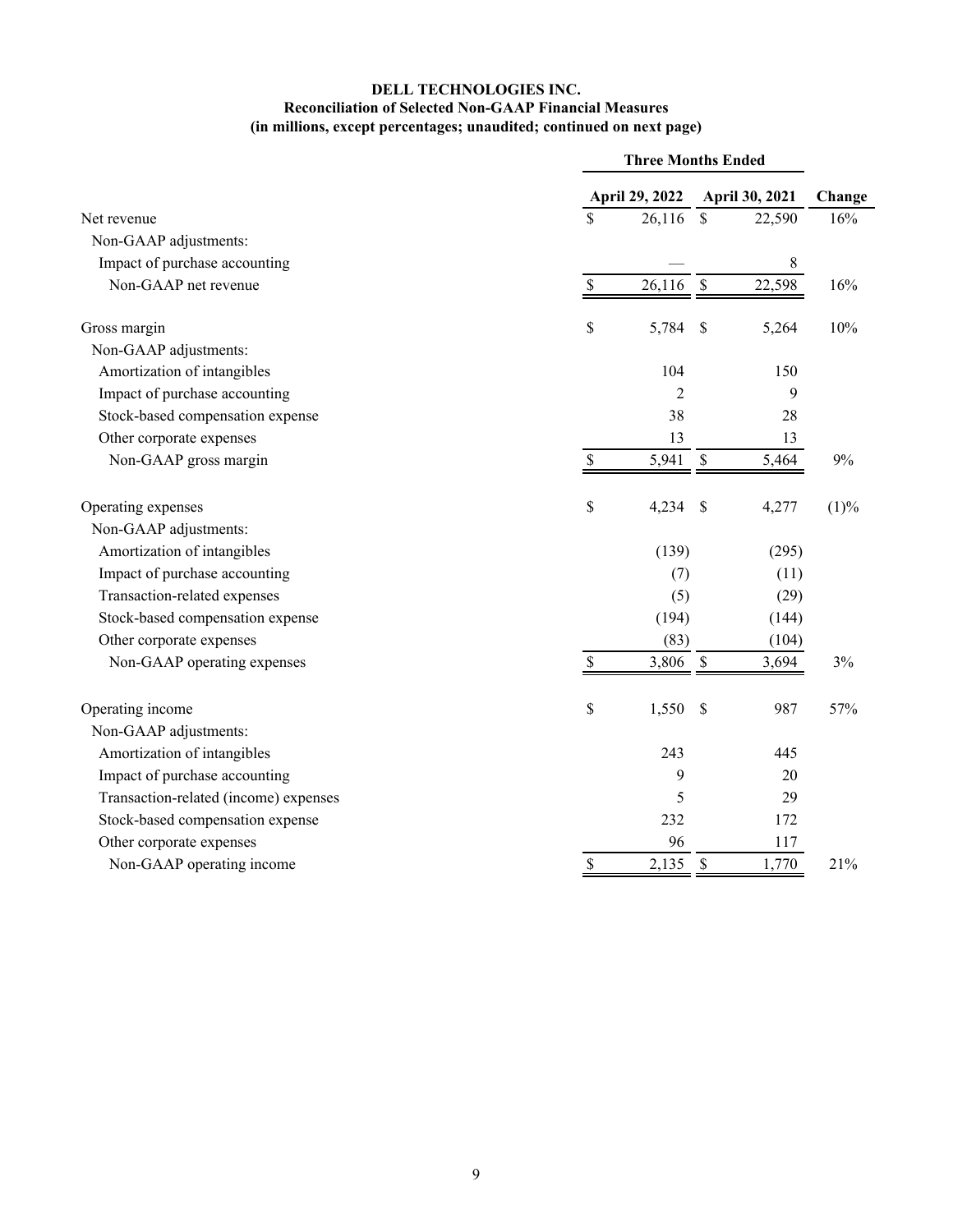# **DELL TECHNOLOGIES INC. Reconciliation of Selected Non-GAAP Financial Measures (in millions, except percentages; unaudited; continued)**

|                                                                              | <b>Three Months Ended</b> |                   |               |                   |        |
|------------------------------------------------------------------------------|---------------------------|-------------------|---------------|-------------------|--------|
|                                                                              |                           | April 29,<br>2022 |               | April 30,<br>2021 | Change |
| Net income from continuing operations                                        | \$                        | 1,069             | $\mathcal{S}$ | 659               | 62%    |
| Non-GAAP adjustments:                                                        |                           |                   |               |                   |        |
| Amortization of intangibles                                                  |                           | 243               |               | 445               |        |
| Impact of purchase accounting                                                |                           | 9                 |               | 20                |        |
| Transaction-related (income) expenses                                        |                           | (2)               |               | 29                |        |
| Stock-based compensation expense                                             |                           | 232               |               | 172               |        |
| Other corporate expenses                                                     |                           | 96                |               | 117               |        |
| Fair value adjustments on equity investments                                 |                           | (14)              |               | (194)             |        |
| Aggregate adjustment for income taxes                                        |                           | (199)             |               | (193)             |        |
| Non-GAAP net income                                                          | <b>S</b>                  | 1,434             | $\mathbb{S}$  | 1,055             | 36%    |
| Net income from continuing operations attributable to Dell Technologies Inc. | \$                        | 1,072             | $\mathcal{S}$ | 660               | 62%    |
| Non-GAAP adjustments:                                                        |                           |                   |               |                   |        |
| Amortization of intangibles                                                  |                           | 243               |               | 445               |        |
| Impact of purchase accounting                                                |                           | 9                 |               | 20                |        |
| Transaction-related (income) expenses                                        |                           | (2)               |               | 29                |        |
| Stock-based compensation expense                                             |                           | 232               |               | 172               |        |
| Other corporate expenses                                                     |                           | 96                |               | 117               |        |
| Fair value adjustments on equity investments                                 |                           | (14)              |               | (194)             |        |
| Aggregate adjustment for income taxes                                        |                           | (199)             |               | (193)             |        |
| Total non-GAAP adjustments attributable to non-controlling interests         |                           | (2)               |               | (1)               |        |
| Non-GAAP net income attributable to Dell Technologies Inc.                   | \$                        | 1,435             | $\mathcal{S}$ | 1,055             | 36%    |